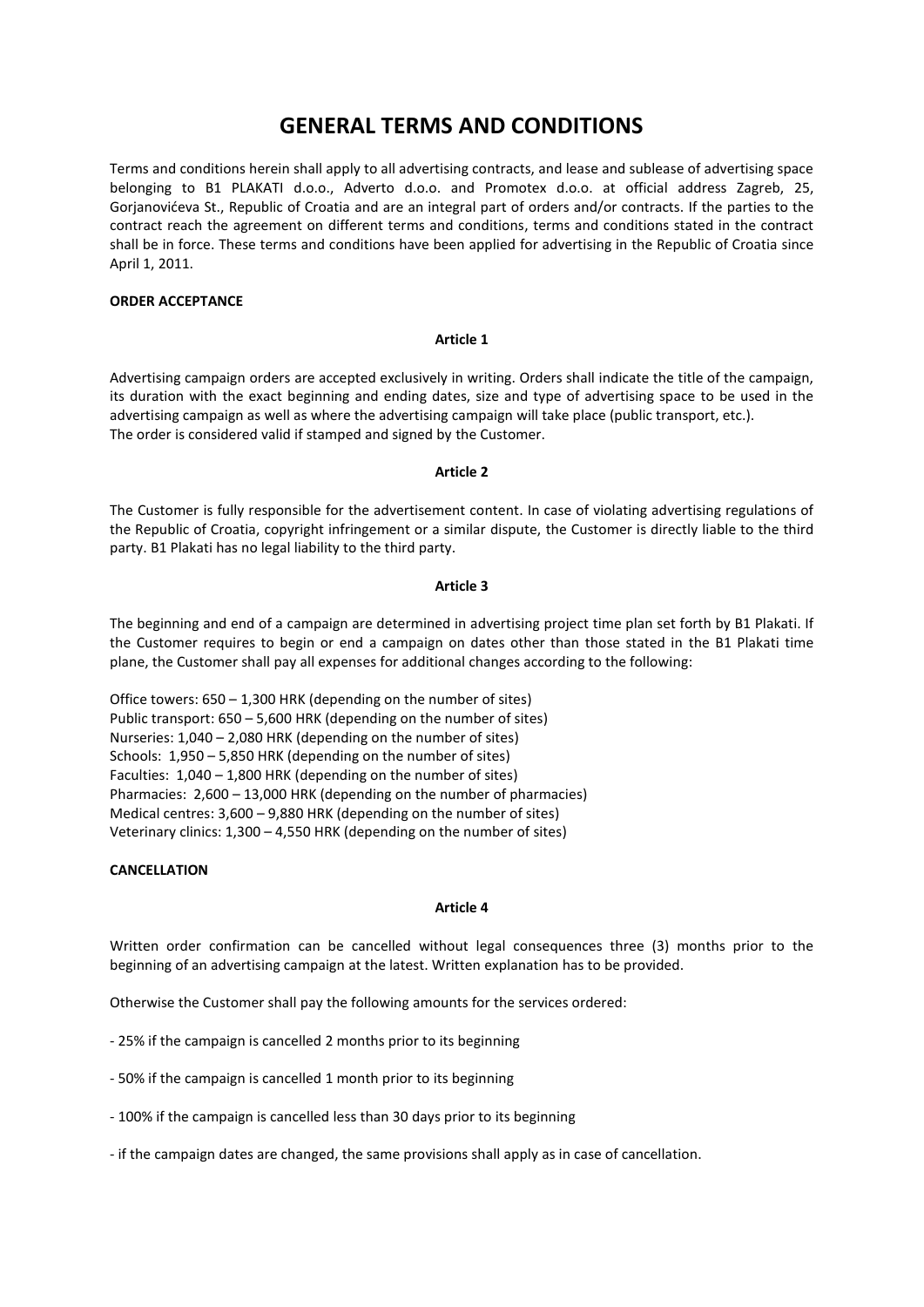#### **POSTERS AND OTHER PROMOTIONAL MATERIALS**

#### **Article 5**

B1 Plakati offers the Customer printing services, but the Customer is free to print its materials elsewhere. In such a case, the Customer shall deliver posters for the campaign and spare posters (extra 10%) to B1 Plakati warehouse according to the delivery terms specified in the order form.

If B1 Plakati is providing printing services for the Customer, the parties to the contract shall define approval procedure of prepress proof, and the Customer shall deliver prepress files on CD, and approved visible print of poster, at least 20 days prior to the beginning of the campaign.

#### **Article 6**

The Customer is responsible for any error in a published advertisement if he has previously approved prepress proof. If errors occur in printing, B1 Plakati shall, in cooperation with the printing office, re-print the advertisement free of charge.

If the Customer is liable for delay in mounting the posters, the Provider has the right to charge full price of services rendered as well as possible changes, and does not have to extend the duration of the campaign. If the Provider is responsible for the delay, for each day of the delay, the Provider shall provide two extra days of poster advertising.

## **Article 7**

B1 Plakati shall not be liable for damage or destruction of posters during the campaign that were not caused by B1 Plakati. That is why up to 10% more posters are being mounted for each campaign (depending on a project). These extra 10% of posters are not being charged.

#### **Article 8**

The Customer warrants that the advertising content is in accordance with regulations of the Republic of Croatia, especially with the Medicinal Products and Medical Devices Act. The Ministry of Health and Social Care (Class 001-01/98-01 Reg. No. 534-02-12-98/2) has recommended that all advertisements in medical centres, hospitals and pharmacies have to contain educational messages. The same applies to advertisements in nurseries, primary and secondary schools. The creative solution of an education and prevention campaign has to comply with the objectives of children's health education and must not contain any elements of consumerism.

The Customer shall be liable and bear all consequences if the poster content does not comply with the terms stated in paragraph 1 of this Article.

## **Article 9**

Unless the Customer requests otherwise, B1 Plakati has no obligation to safe keep posters or any materials after the campaign is over.

# **CLAIMS**

# **Article 10**

Claims are valid only if errors have been described in detail and substantiated, and submitted in writing within eight (8) days from the date the poster has been mounted, so that B1 Plakati can verify them. Additional claims shall be denied.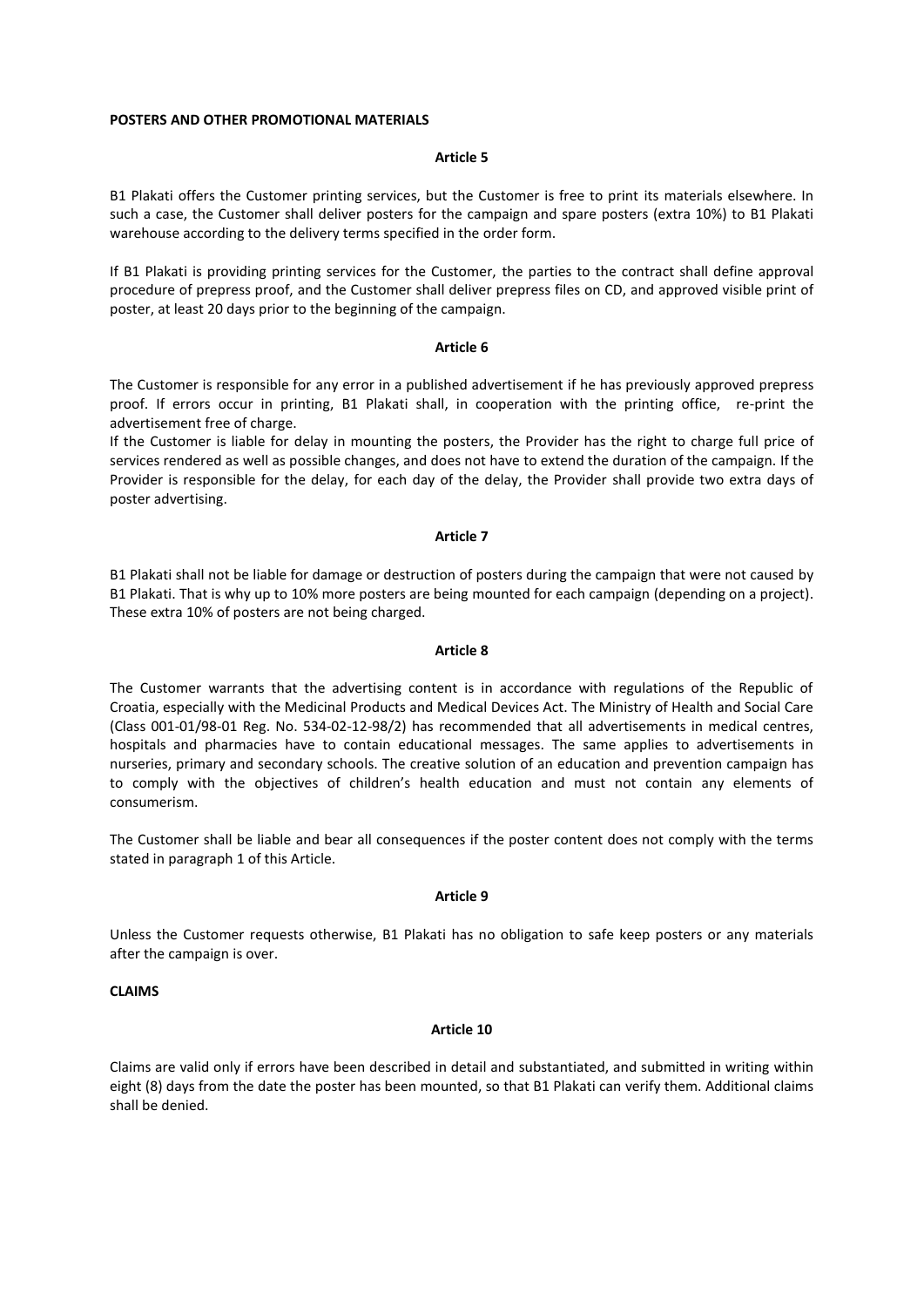## **PERSONAL DATA PROTECTION**

## **Article 11**

B1 Plakati d.o.o. collects personal data from the client in order to perform the advertising contract, ie, the contract on lease and sublease of advertising surface areas of the companies B1 Plakati d.o.o. and Promotex d.o.o. as well as to further business co-operation.

Only essential data are collected, while the privacy of any and all physical persons is respected. B1 Plakati d.o.o. undertakes all technical and organisational measures to protect personal data and such data are accessible only to the staff who require them to perform their job.

The staff of B1 Plakati d.o.o. and its business partners are familiar with the legislation in the field of personal data protection and are responsible for conduct in conformity with the principle of privacy protection.

B1 Plakati d.o.o. undertakes not to transfer personal data from the country other than for the purpose of performing any existing arrangements to be specifically set out in the advertising contract.

Personal data collected may be used, subject to an express consent, for further interpersonal communication and for marketing activities, including the sending of special offers or discounts. The consent may be withdrawn at any time and such person is then excluded from all marketing activities.

If a special consent is issued, B1 Plakati d.o.o. shall maintain the personal data in its database in accordance with the General Data Protection Regulation and the Act on the Implementation of the General Data Protection Regulation.

# **TERMS OF PAYMENT**

## **Article 12**

B1 Plakati issues invoices on the last day of the campaign or the last day of the current month.

If the campaign begins in one month and extends to the next month, the Customer shall receive two invoices – one on the last day of the month in which the campaign has started, and the other one on the last day of the campaign in the next month.

The Customer shall effect the payment, unless otherwise stipulated in the contract and order form, within 30 (thirty) days from the invoice date.

For prepayment of the entire contract price 30 days before the campaign, the Provider shall grant 5% discount.

For payments made less than 30 days before the campaign, the Provider shall grant 3% discount.

#### **Article 13**

If the Customer has any objections regarding the invoice he shall submit them within three days from receiving the invoice. Otherwise B1 Plakati shall consider the invoice fully accepted and additional claims shall be denied.

#### **Article 14**

If the Customer does not settle the invoice within dates specified in Article 10, he shall pay default interest in accordance with the governing law.